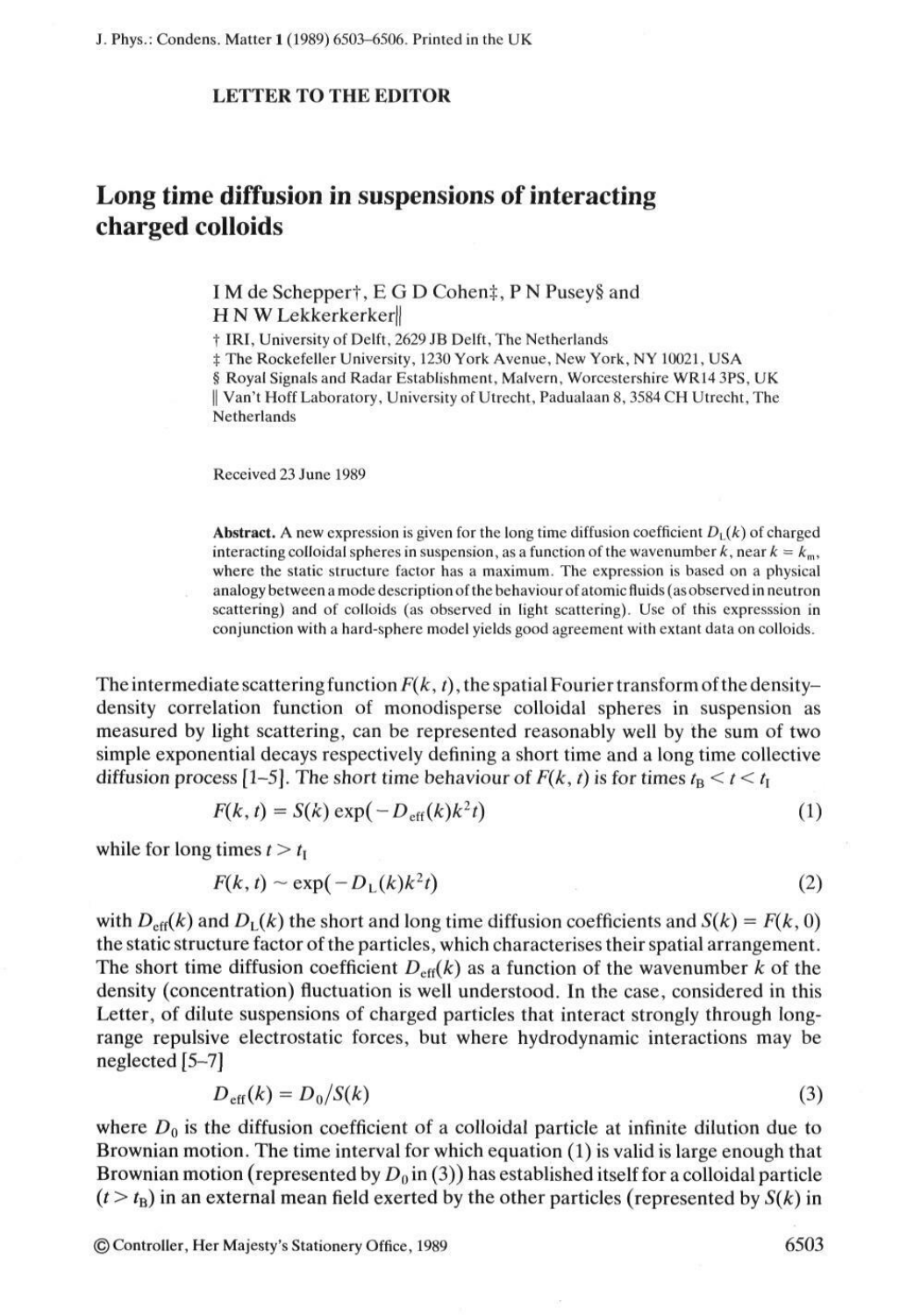$(3)$ ). However, the times *t* in  $(1)$  are short enough that no significant displacements of the individual colloidal particles with respect to each other have occurred  $(t < t<sub>1</sub>)$ . Equation (3) has been well verified by light scattering experiments [2, 3, 8].

The long time behaviour of  $F(k, t)$  has hitherto not been fully understood. Attempts by, among others, Felderhof and Jones [9] and Hess and Klein [10] have led to promising results, but no simple formula (like (3) for the short time behaviour) has emerged so far that would form a basis for a quantitative comparison with experiment.

Exploiting an analogy between the long time behaviours of  $F(k, t)$  for dense atomic fluids and suspensions of interacting colloids, a new formula is obtained here for the long time diffusion coefficient  $D<sub>L</sub>(k)$  in colloidal suspensions. This approach incorporates a simple physical description of the diffusion process and suggests moreover a relation between  $D_{\text{eff}}(k)$  and  $D_{\text{L}}(k)$  that appears to agree with experiment. (The relation between this treatment and other analogies  $[5-7, 11]$  between the dynamics of atoms and colloids will be discussed elsewhere [12]). Both systems exhibit interacting diffusive behaviour over times spanning many collisions. The main difference is that, between collisions, atoms move ballistically whereas colloidal particles undergo Brownian diffusion.

We first discuss the atomic fluid. The long time behaviour of  $F(k, t)$  in dense atomic fluids for  $\sigma^{-1} < k < l_E^{-1}$ , which includes  $k \approx k_m \approx 2\pi/\sigma$  and for  $t > t_E$  is, in a hard sphere model of the fluid with particles of diameter  $\sigma$ , number density n, mean free path  $l_{\rm E}$  and mean free time  $t_E$ , given by [13–15]

$$
F(k, t) \sim \exp(-D_L(k)k^2t) \tag{4}
$$

where the long time diffusion coefficient  $D<sub>L</sub>(k)$  as a function of k is approximately given by

$$
D_{\rm L}(k) = D(k)/S(k) \tag{5}
$$

with

$$
D(k) = D_{\rm B} d(k\sigma)/\chi \tag{6}
$$

Here  $D_{\rm B} = 0.216 (k_{\rm B}T/m)^{1/2}(n\sigma^2)^{-1}$  is the Boltzmann self-diffusion coefficient (with  $k_{\rm B}$ Boltzmann's constant, T the temperature and m the mass of the particles) and  $\chi = g(\sigma)$ the radial distribution function  $g(r)$  at contact  $r = \sigma$ . Physically, (6) decomposes the diffusion process in the fluid in two parts:  $D_E = D_B/\chi$  is the high-density (Enskog) self-diffusion coefficient where  $\chi$  increases the collision frequency in a dense fluid as compared to a dilute gas, and  $d(k\sigma)$  incorporates the collisional transfer of momentum and energy at collision. Because of this transfer, the diffusion process is slowed down  $(d(k\sigma) < 1)$  when the wavelength  $\lambda$  of a density fluctuation is near  $2\sigma (k\sigma \approx \pi)$  and enhanced  $(d(k\sigma) > 1)$  when  $\lambda = \sigma(k\sigma = 2\pi)$ . To a good degree of approximation  $d(k\sigma) = (1 - j_0(k\sigma) + 2j_2(k\sigma))^{-1}$  where  $j_n(k\sigma)$  is the spherical Bessel function of order *n.*  $D(k)$  can be considered as a 'dressed' diffusion coefficient consisting of the 'bare' diffusion coefficient  $D_B$  multiplied by  $d(k\sigma)/\chi$ . It has been shown before that (4–6) describe the spectra observed in neutron scattering experiments in helium, neon, argon, krypton and rubidium for  $k \approx k_m$  very well [15].

In the analogy used here, the colloidal particles are replaced by hard spheres and the long time diffusion coefficient  $D<sub>L</sub>(k)$  for the colloidal suspension is also given by (5) and (6) with  $D_B$  being replaced by  $D_0$ , the diffusion coefficient of a colloidal particle at infinite dilution,

$$
D_{\rm L}(k) = D_0 d(k\sigma) / S(k)\chi. \tag{7}
$$

Comparing (3) and (7) we now see that the short and long time diffusion coefficients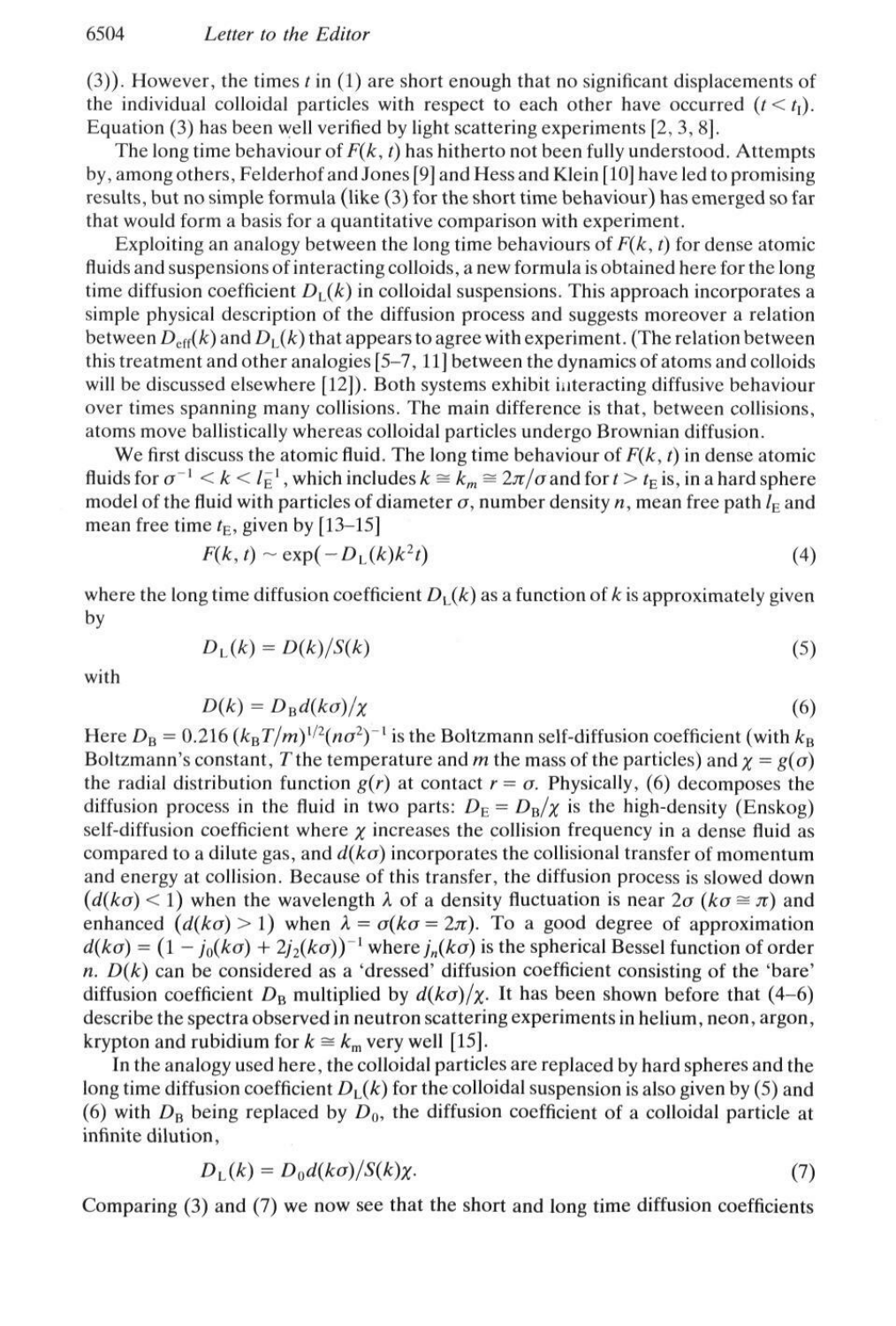

**Figure 1.** Reduced inverse diffusion coefficients  $D_{\text{L}}^{-1}(k)/D_0^{-1}$  (open circles) and  $D_{\text{eff}}^{-1}(k)/D_0^{-1}$  (closed circles) as a function of k for three solutions of polystyrene spheres in water  $((a)$  Pusey  $[1]$ ;  $(b)$  Dalberg et al  $[2]$ ;  $(c)$  Grüner and Lehman  $[3]$ ). The full curves are  $D_{\text{L}}^{-1}(k)/D_{0}^{-1}$  (cf equation (7)), the broken curves are  $D_{\text{eff}}^{-1}(k)/D_{0}^{-1} = S(k)$  (cf equation (3)) and the chained horizontal lines are  $D_s^{-1}/D_0^{-1} = \chi$  (cf equation (9)) for equivalent hard sphere fluids with  $\sigma = 310$  nm (a), 296 nm (b), 343 nm (c), and  $n\sigma^3 = 0.59$  (a), 0.65 (b) 0.82 (c). The horizontal lines at height 1 represent free Brownian motion. The data points for  $D_{\textrm{L}}^{-1}(k)/D_0^{-1}$  in (a) and (b) and  $k < 1.2$  10<sup>7</sup> m<sup>-1</sup> have not been corrected for incoherent scattering, except for one point  $[5]$  (cross in  $(a)$ ).

differ by the factor  $d(k\sigma)/\chi$ , which, qualitatively, can be said to describe the structural relaxation of a particle in its 'cage' of near neighbours.

Figure 1 shows three sets of experimental data for short and long time diffusion coefficients that were analysed in terms of the analogy developed above. The required hard-sphere diameters *o* and number densities *n* were determined (as in [15] for atomic fluids) by fitting the experimentally observed  $S(k)$  to a hard sphere  $S(k)$ . Since for hard spheres  $S(k)$  is a function of  $k\sigma$  and  $n\sigma^3$  only,  $\sigma$  and  $n$  are obtained from these best fits. The resulting values of *n* agree with independent experimental estimates and  $\chi = \chi(n\sigma^3)$ is obtained from the hard-sphere equation of state.

The fitted hard-sphere structure factors are shown by broken lines in figure 1. The solid lines show values of  $D_0/D_1(k)$  predicted by (7). Overall, agreement between experiment and theory is surprisingly good. The deviations in figures l(a) and *(b)* between the theoretical and experimental values of  $D<sub>L</sub>(k)$  seen at small k are most likely due to the appreciable polydispersity [5] of the colloidal particles used in the experiments . For, when  $S(k)$  becomes very small  $(k \ll k_m)$  the experimentally measured  $F(k, t)$  is increasingly dominated by the slowly decaying (incoherent) self-intermediate scattering function  $F<sub>s</sub>(k, t)$  given by (8) and (9) below. The reason that such effects did not show up in the experiments of figure  $1(c)$  is that a less polydisperse sample was used; note, however, that large corrections for multiple scattering were necessary in this experiment . To understand the long time diffusion coefficient  $D<sub>L</sub>(k)$  given by (7) for large k, one notices that the diffusion process will approach a self-diffusion process, where  $S(k)$  =  $d(k\sigma) = 1$  and  $F(k, t)$  approaches  $F_s(k, t)$  given for long times  $t > t<sub>l</sub>$ , by

$$
F_{\rm s}(k,t) \sim \exp(-D_{\rm s}k^2t). \tag{8}
$$

Here  $D_s$  is the self-diffusion coefficient of a tagged colloidal particle, i.e.

$$
D_s = D_0/\chi. \tag{9}
$$

Thus, for increasing  $k > k_m$ ,  $D_L(k)$  will approach  $D_s$ , i.e., the full curves